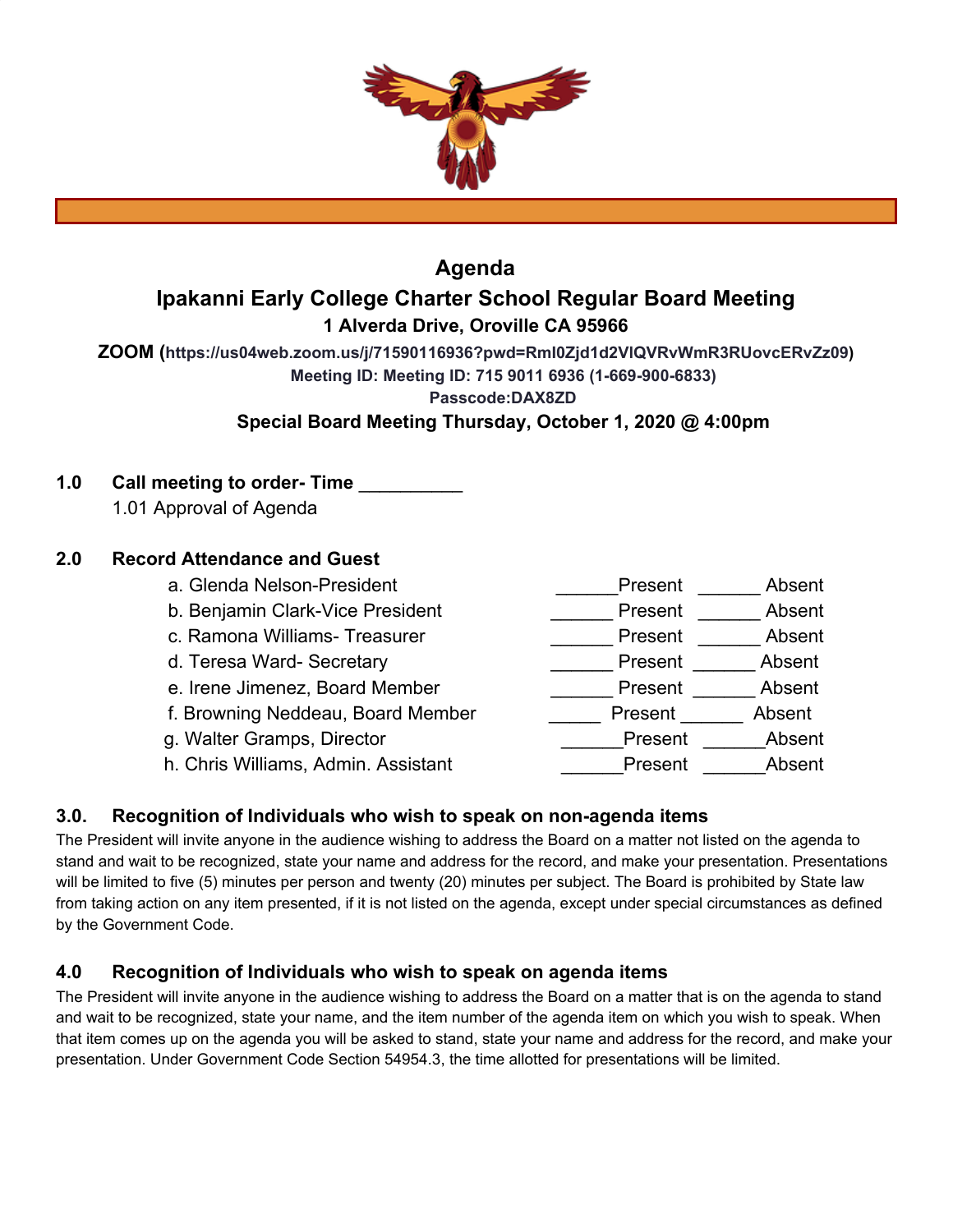## **5.0 Action Items**

- 5.01 School Restart Opening Day
- 5.02 July 13 minutes
- 5.03 Bylaws
- 5.04 Charter Renewal
- 5.05 Conflict of Interest Code
- 5.06 UCI Procedures
- 5.07 MOU OCESD
- 5.08 New Board Calendar
- 5.09 Learning and Continuity Plan
- 5.10 10-day Nurse BCOE (10/days 501daily rate)
- 5.11 Janitorial Service Change
- 5.12 Disposable of Obeselete Equipment
- 5.13 Dawn Blackhorse to Replace Teresa Ward as Butte Representative
- 5.14 Quorum Requirements
- 5.15 July, August Warrants
- 5.16 Unaudited Actuals
- 5.17 Business Manager Salary Schedule
- 5.18 Personnel

## Certificated Classified

a. Coquette Elliot d. Chris Williams StepVI/Masters Step III

Science Teacher **Business Manager/Director's Assistant** FTE 1.0 68% Days Director's Assistant Effective 8-1-20 32% Days Business Manager Effective 9-1-20

- b. Berenice Martinez K-1 Teacher Step III FTE 1.0 8-1-20
- c. Walter Gramps **Director**  Step VI 224 Days FTE 1.0 Effective 7-1-20

## **6.0 Discussion Items**

6.01 Cashflow